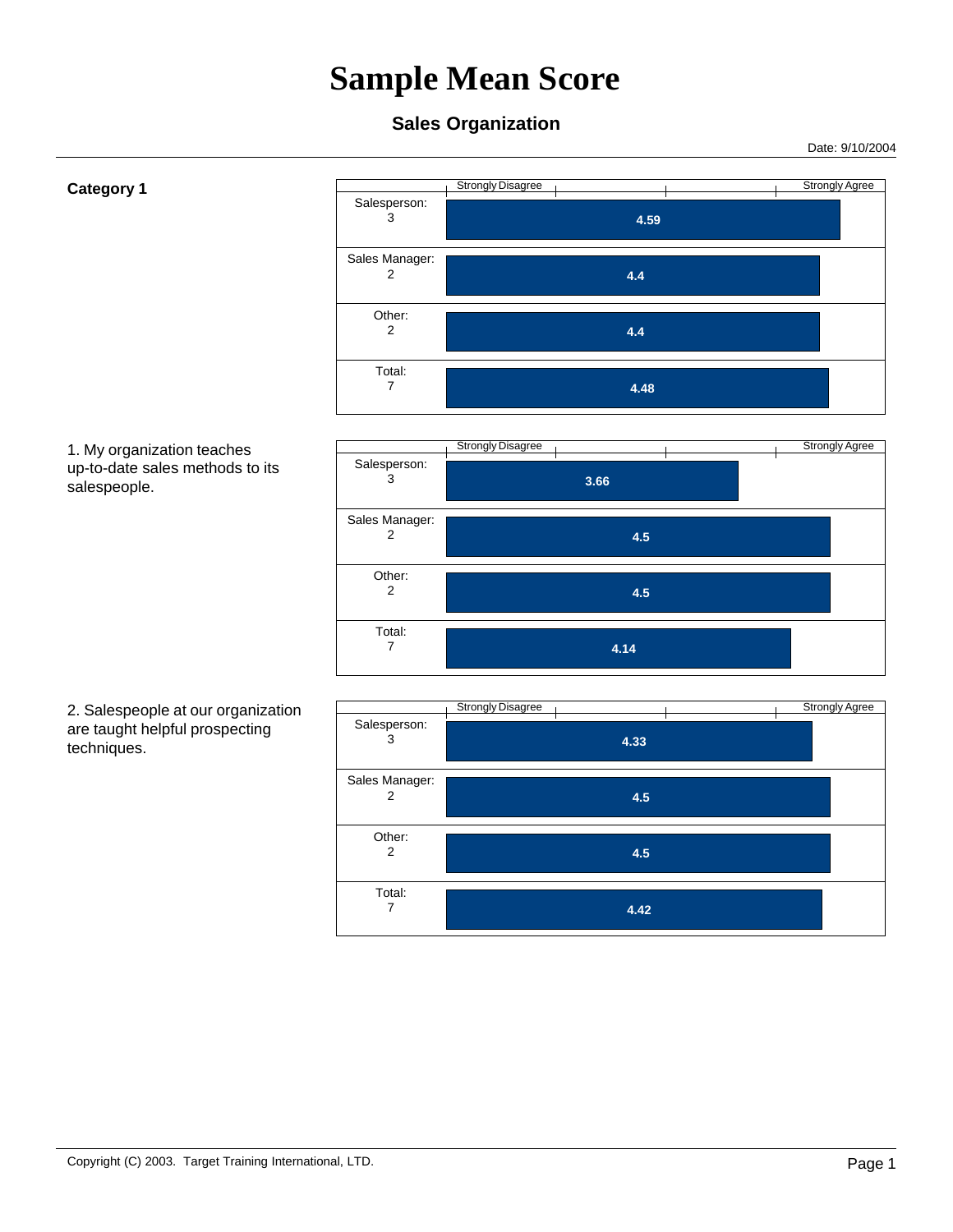### **Sales Organization**

 Salesperson: 3

 Sales Manager: 2

> Other: 2

 Total: 7

Date: 9/10/2004

 3. Salespeople at our organization are taught helpful pre-call planning techniques.





Strongly Disagree Strongly Agree  **5** 

 **5** 

 **4.85** 

 **4.5** 

 5. My organization clearly defines and rewards what it takes to be a sales success.

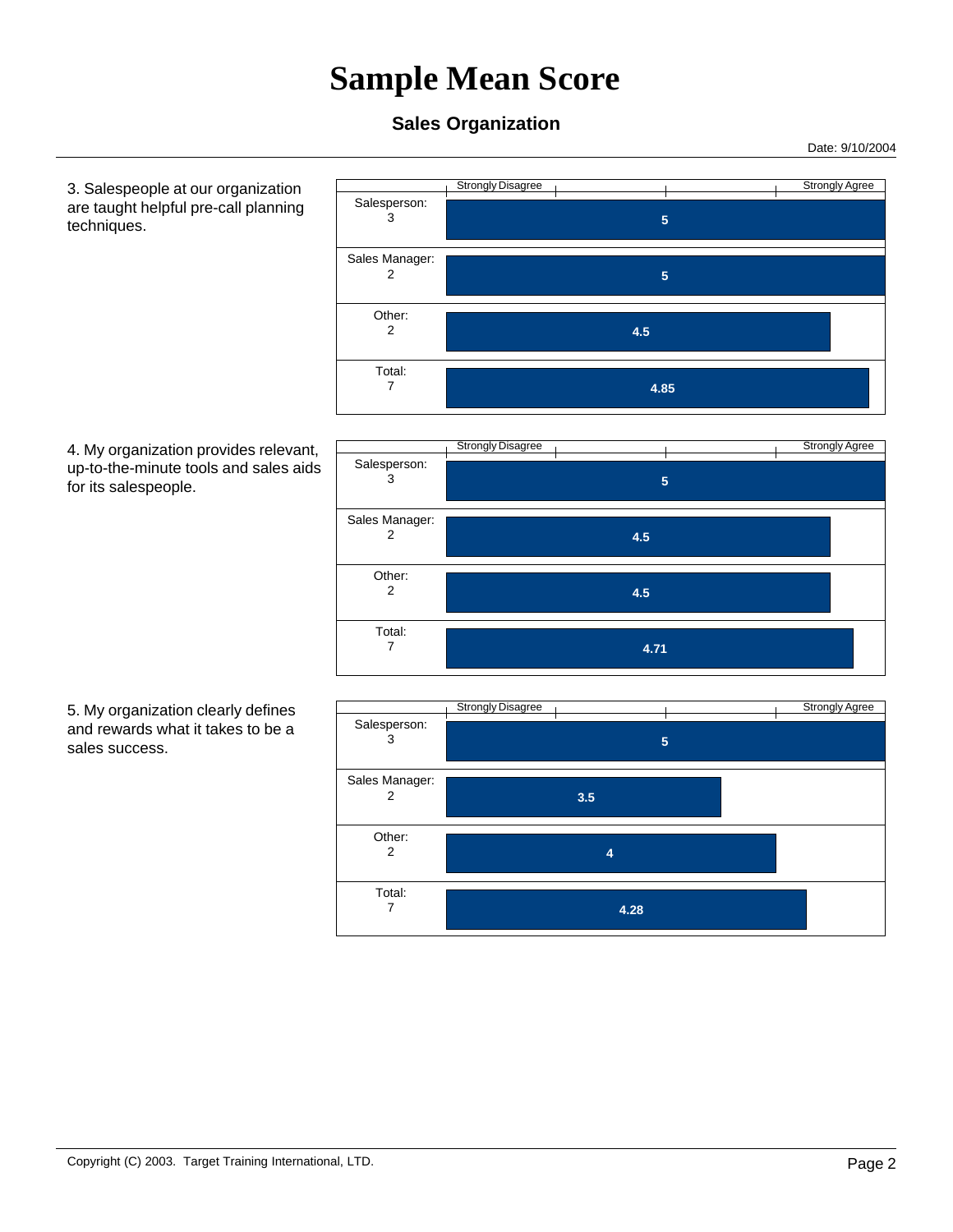Date: 9/10/2004

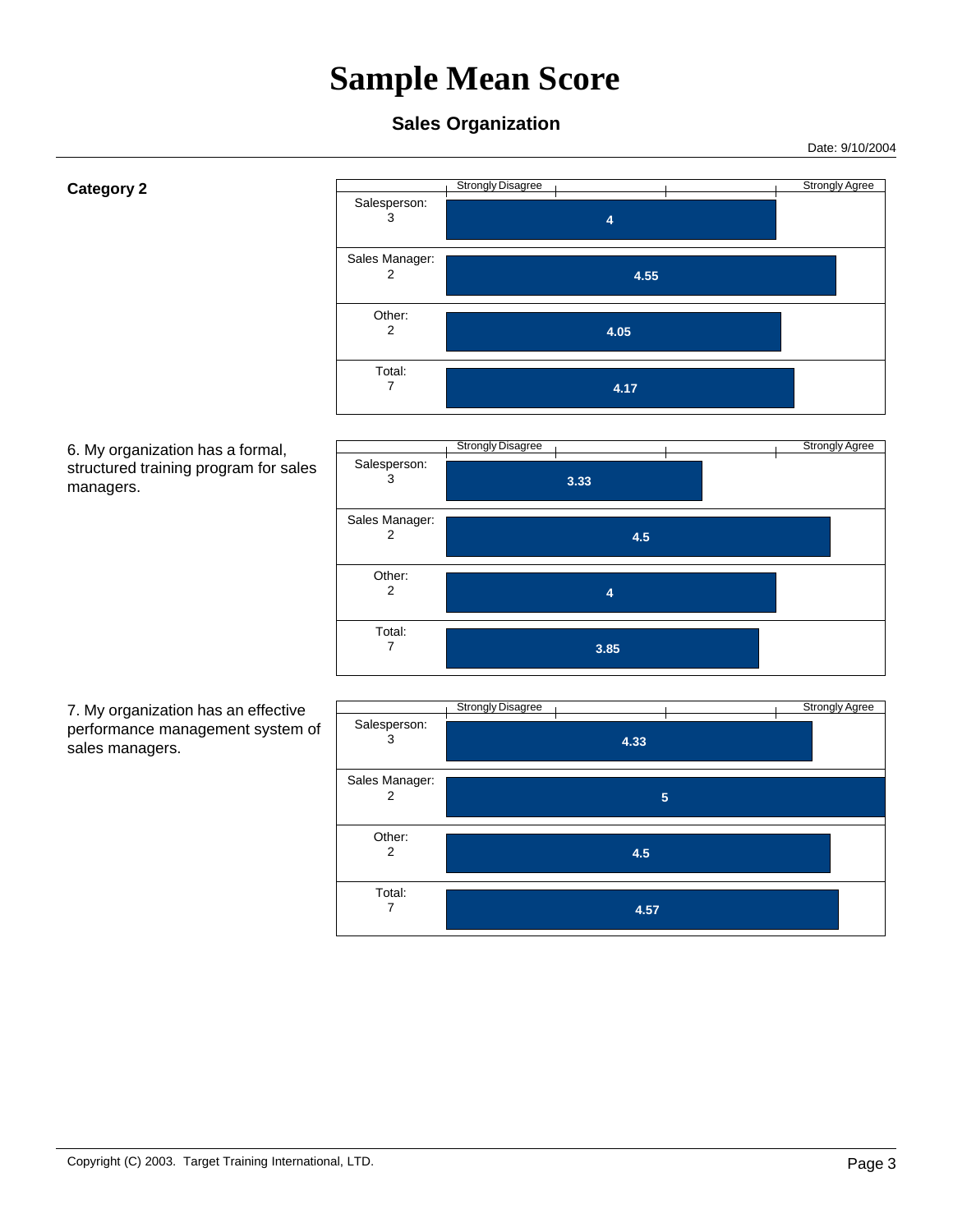#### **Sales Organization**

Date: 9/10/2004

 8. Sales managers at my organization are strong, effective leaders. Strongly Disagree According to the Strongly Agree Strongly Agree  **3.66**  Salesperson: 3  **4.5**  Sales Manager: 2  **4.5**  Other: 2  **4.14**  Total: 7 9. We have too much turnover in our sales team. Strongly Disagree and The Contract of the Strongly Agree  **4.33**  Salesperson: 3  **5**  Sales Manager: 2  **4.5**  Other: 2  **4.57**  Total: 7 10. Many salespeople at my organization are stagnating. Strongly Disagree (1) and the Strongly Agree (1) and the Strongly Agree  **4.33**  Salesperson: 3  **4.5**  Sales Manager: 2  **3.5**  Other: 2  **4.14**  Total: 7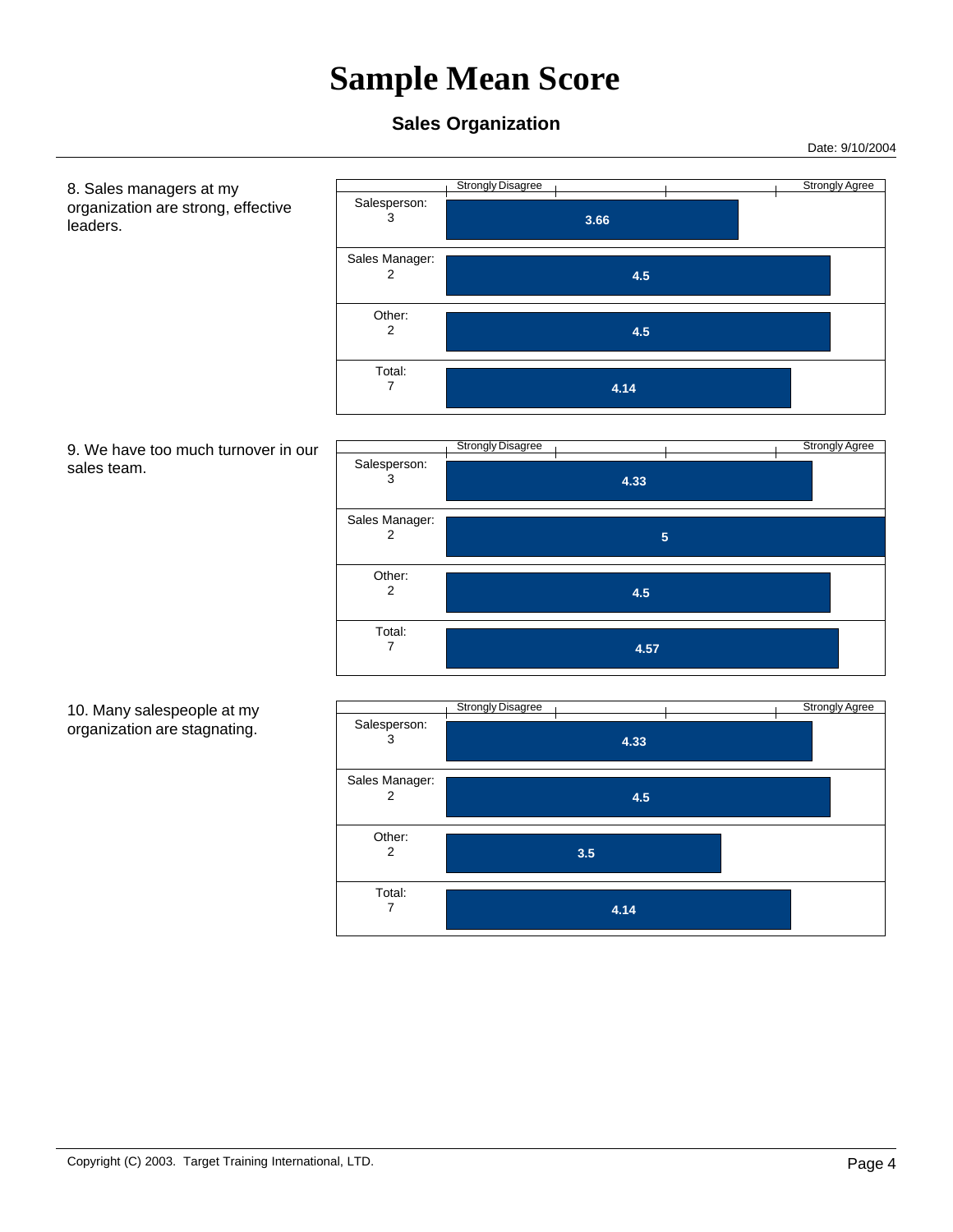#### **Sales Organization**

Date: 9/10/2004

 11. Sales managers at my organization know, with exact precision, precisely how to manage and motivate each salesperson individually.



Strongly Disagree and The Contract of the Strongly Agree  **4**  Salesperson: 3  **4.5**  Sales Manager: 2  **4.5**  Other: 2  **4.28**  Total: 7

 13. Sales managers at my organzation have strong product knowledge.



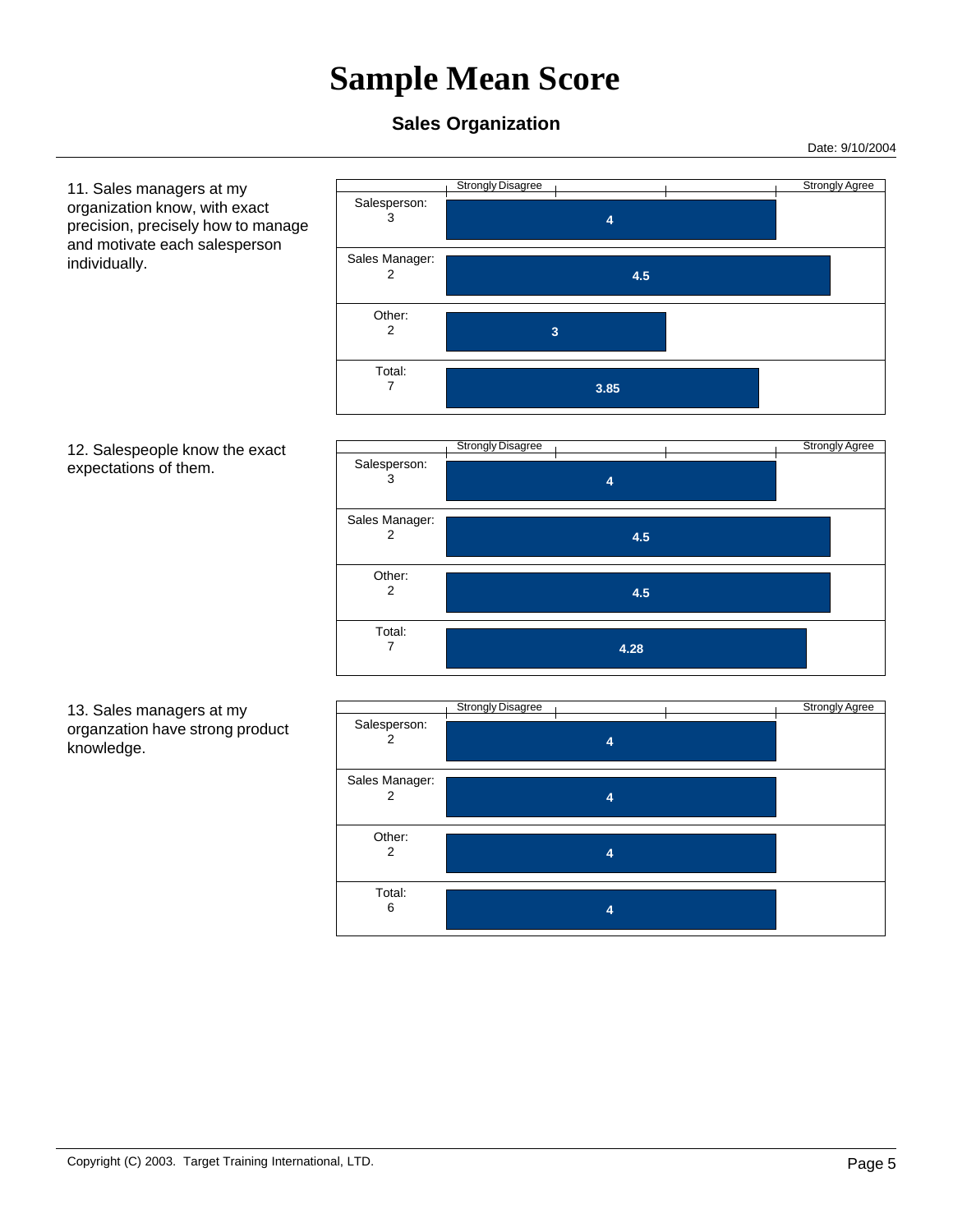Date: 9/10/2004

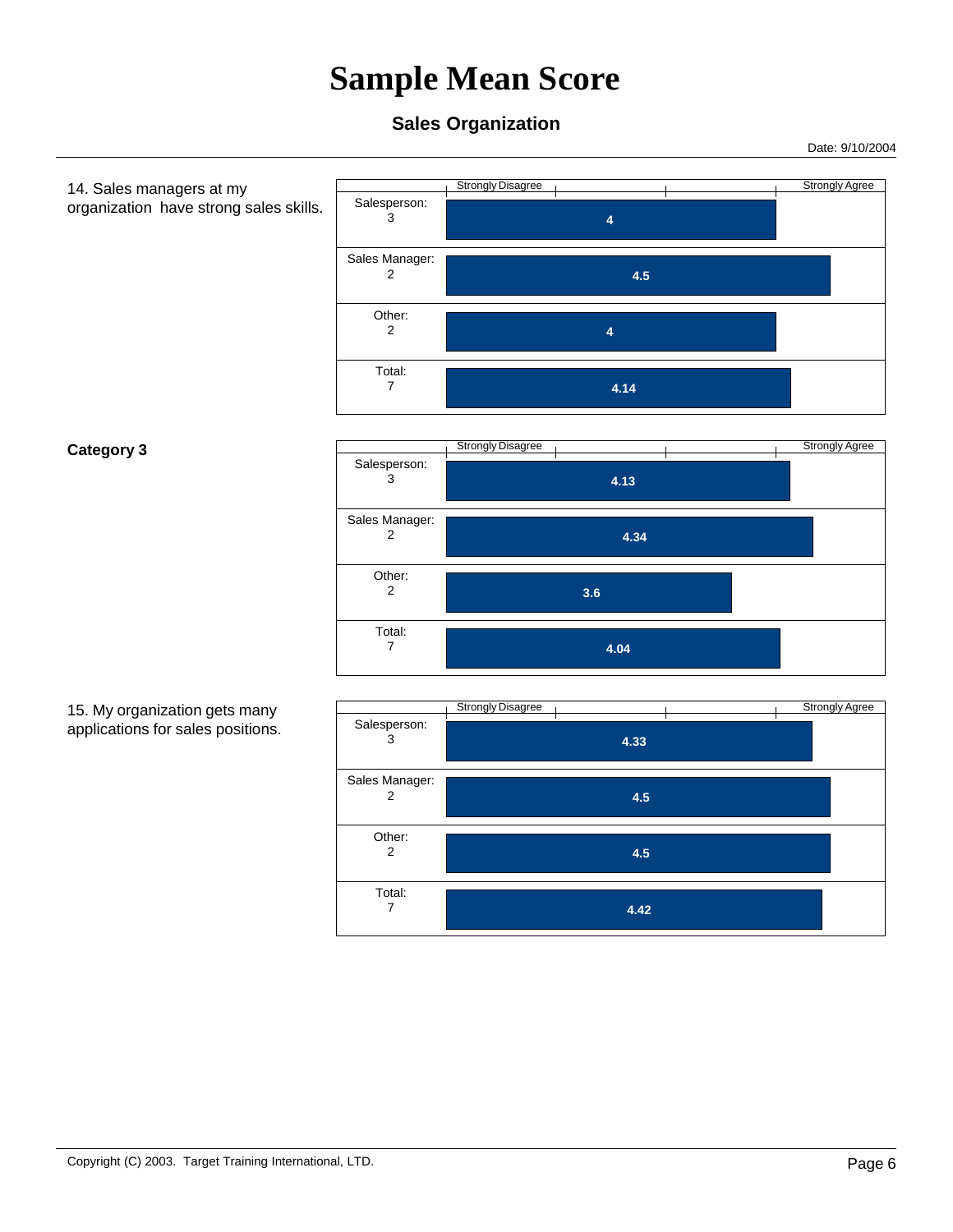### **Sales Organization**

 Salesperson: 3

 Sales Manager: 2

> Other: 2

 Total: 7

Date: 9/10/2004

 16. My organization has a method for determining key success factors for each sales job.



Strongly Disagree and The Contract of the Strongly Agree  **3**  Salesperson: 3  **4**  Sales Manager: 2  **5**  Other: 2  **3.85**  Total: 7

Strongly Disagree Strongly Agree

 **4.33** 

 **4.5** 

 **4.28** 

 **4** 

 18. My organization has a method for objectively determining an applicants' selling skills before hiring them.

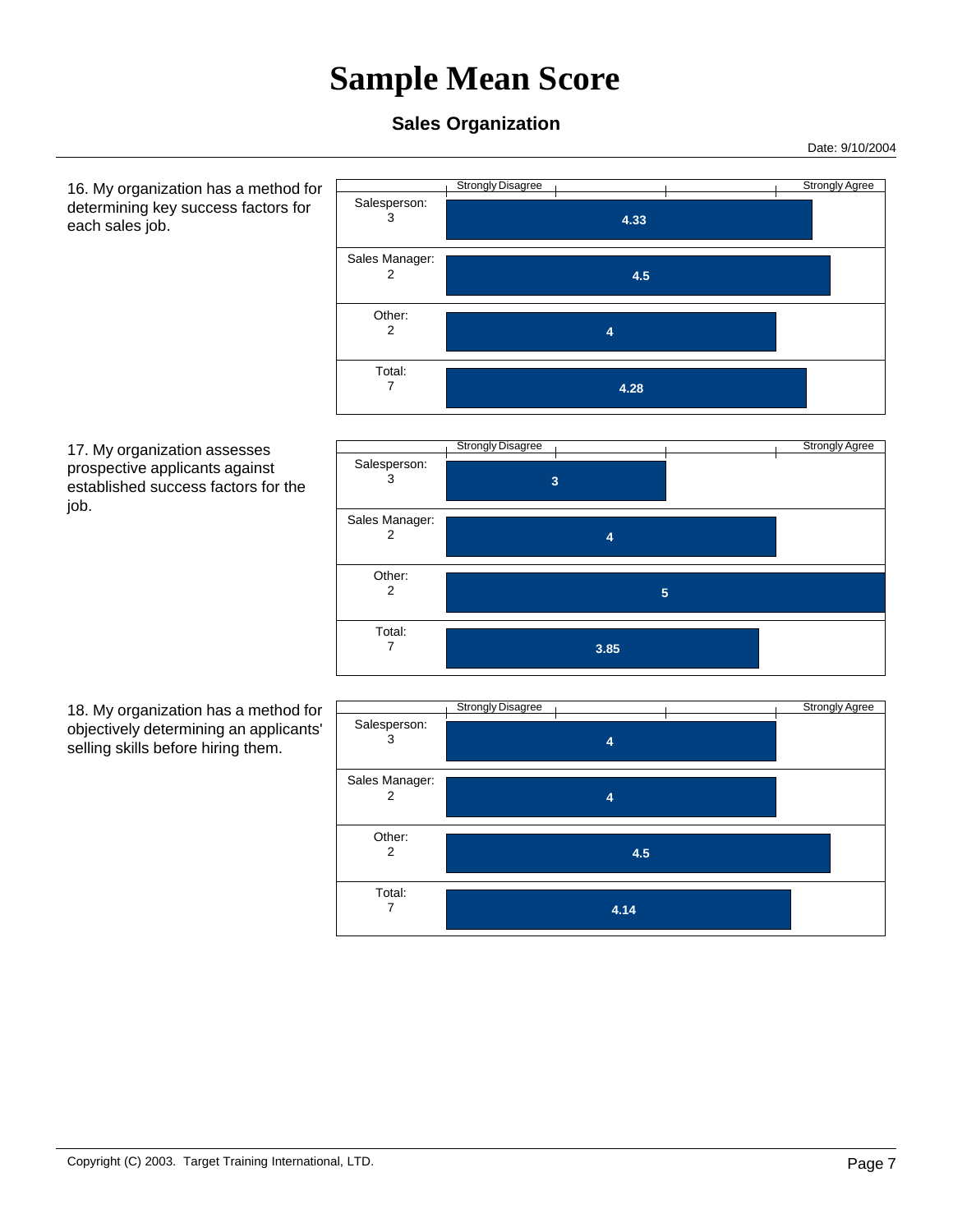#### **Sales Organization**

Date: 9/10/2004

 19. My organization has a method for objectively determining what personality traits each job and each applicant would bring to a position.







 21. My current job offers me with the day-to-day rewards that keep me committed.

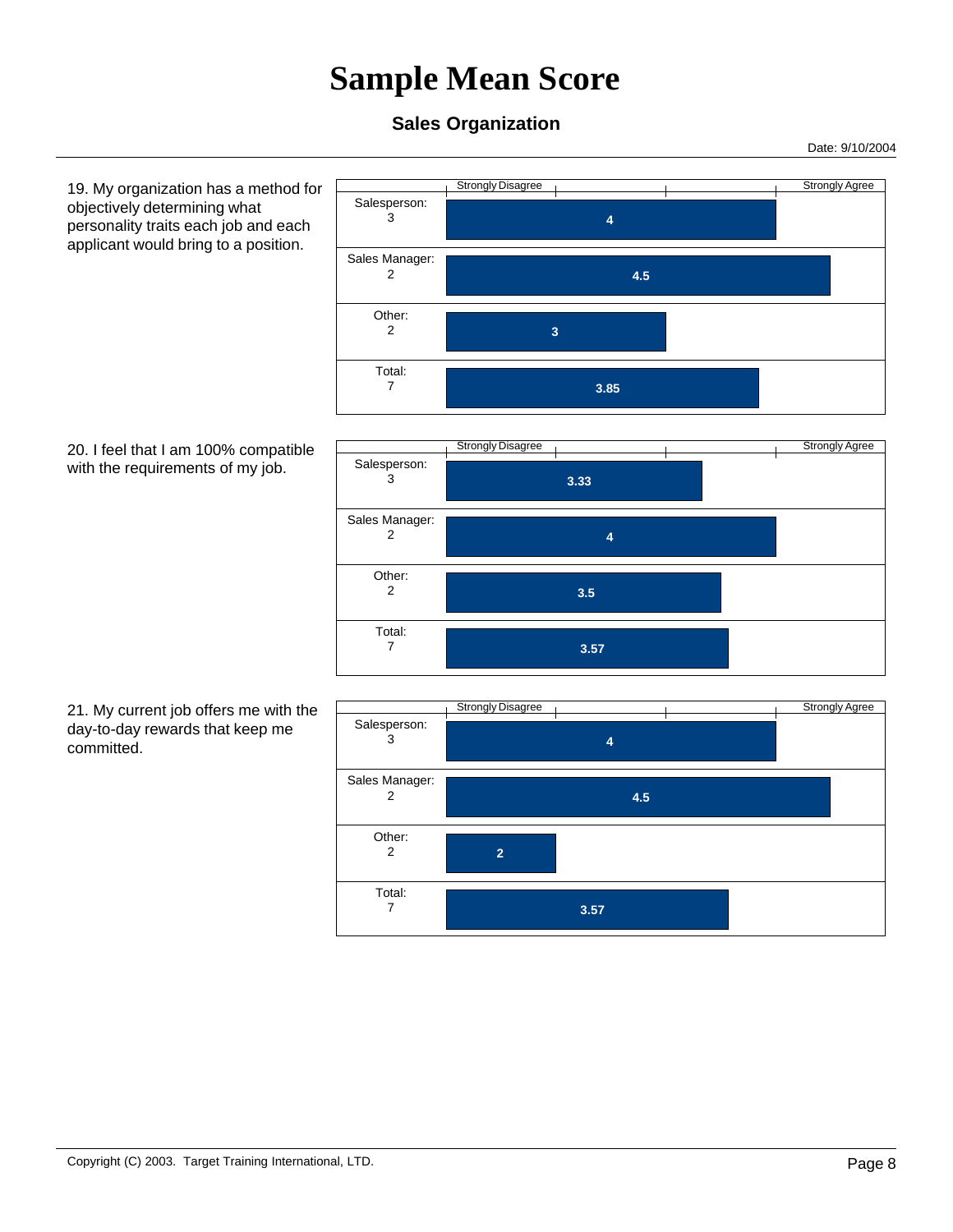### **Sales Organization**

Date: 9/10/2004

 22. The bar is always being raised when new salespeople are hired at my organization.



 23. All applicants are screened as thoroughly as they should be before being hired.



#### 24. My organization typically hires from within our industry.

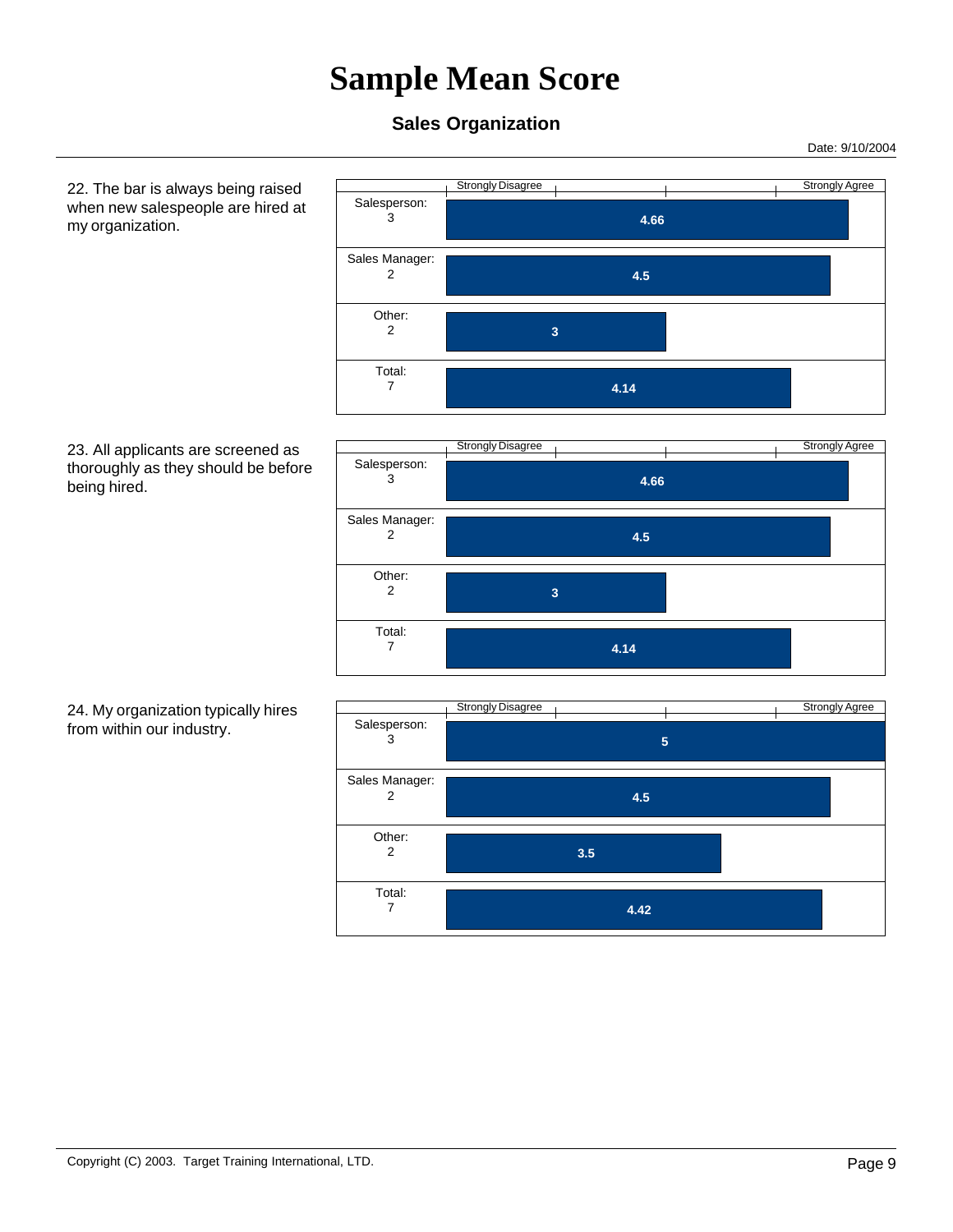Date: 9/10/2004

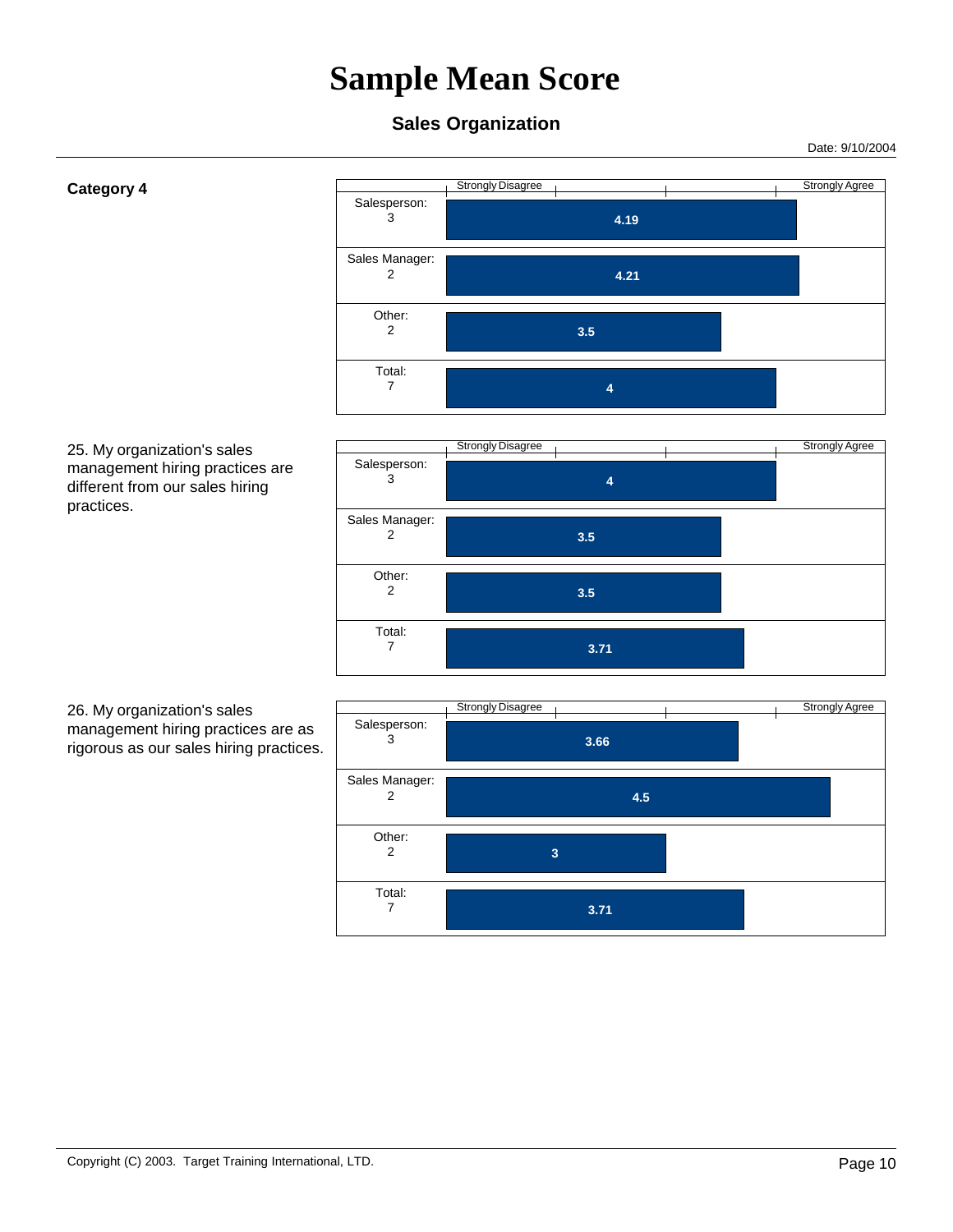### **Sales Organization**

Date: 9/10/2004

 27. My organization typically looks within our organization to hire sales managers.



#### 28. My organization selects the most qualified sales managers regardless of where they are found.



#### 29. Salespeople receive feedback based on clearly stated expectations.

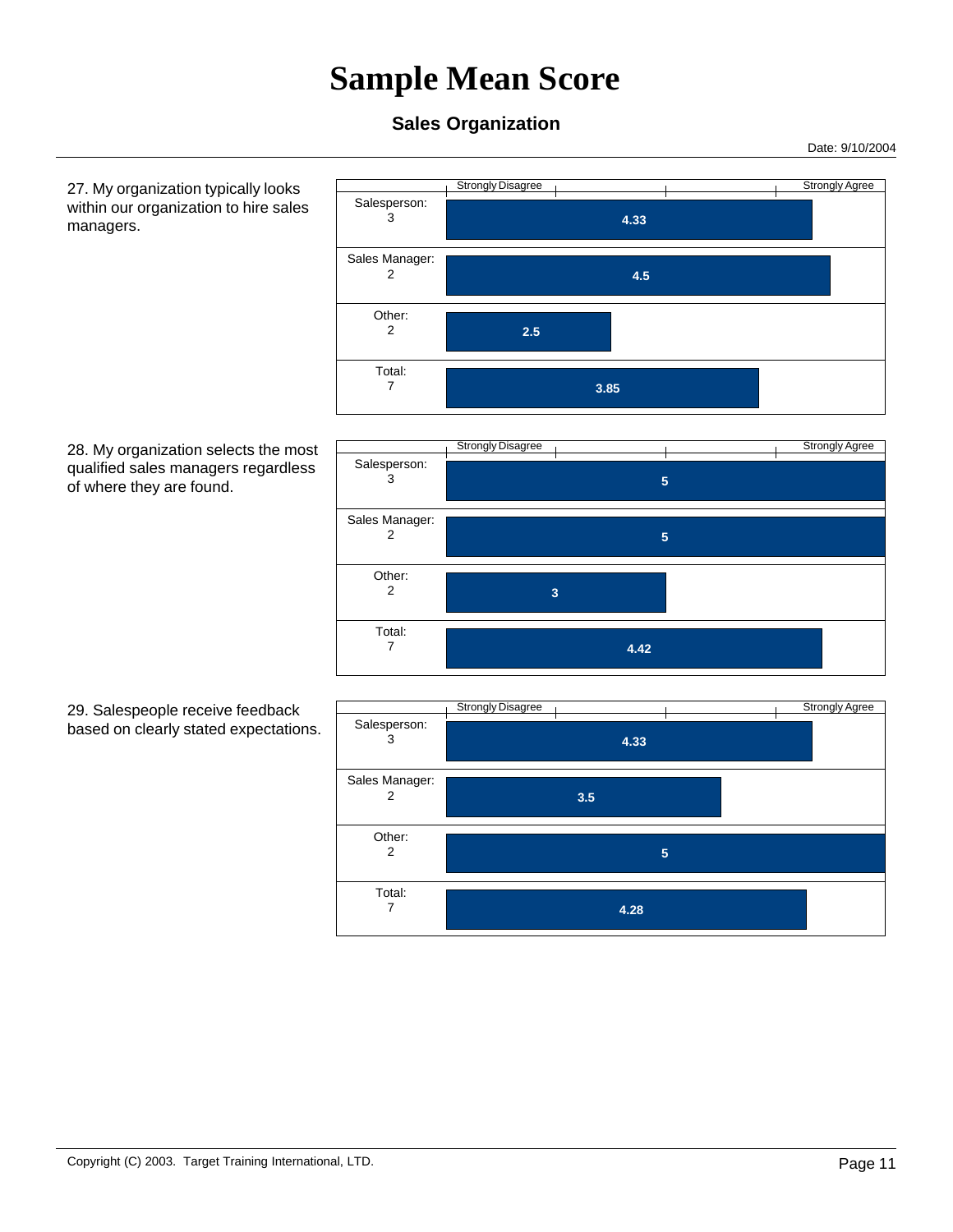#### **Sales Organization**

Date: 9/10/2004

 30. My organization maintains tight metrics related to the expectations placed on salespeople.







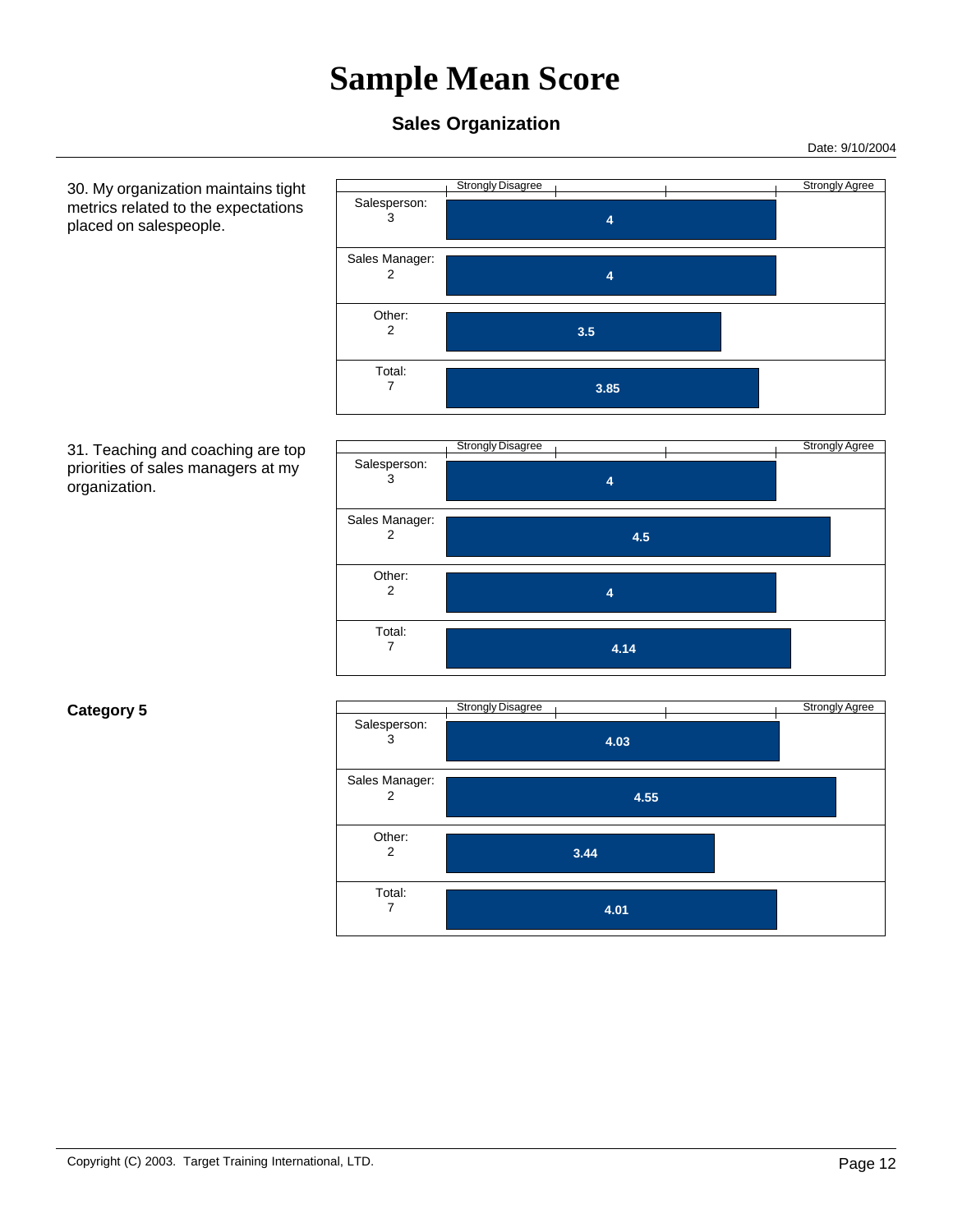### **Sales Organization**

Date: 9/10/2004

 32. My organization has an aggressive recruitment program in place to attract strong salespeople. Strongly Disagree Strongly Agree  **5**  Salesperson: 3  **4.5**  Sales Manager: 2  **4**  Other: 2  **4.57**  Total: 7 33. All sales managers at my organization follow a standard sales management system diligently. Strongly Disagree and The Contract of the Strongly Agree  **4.33**  Salesperson: 3  **5**  Sales Manager: 2  **3.5**  Other: 2  **4.28**  Total: 7 34. My organization provides regular, consistent sales training for salespeople. Strongly Disagree Strongly Agree  **4.66**  Salesperson: 3  **4.5**  Sales Manager: 2  **4**  Other: 2  **4.42**  Total: 7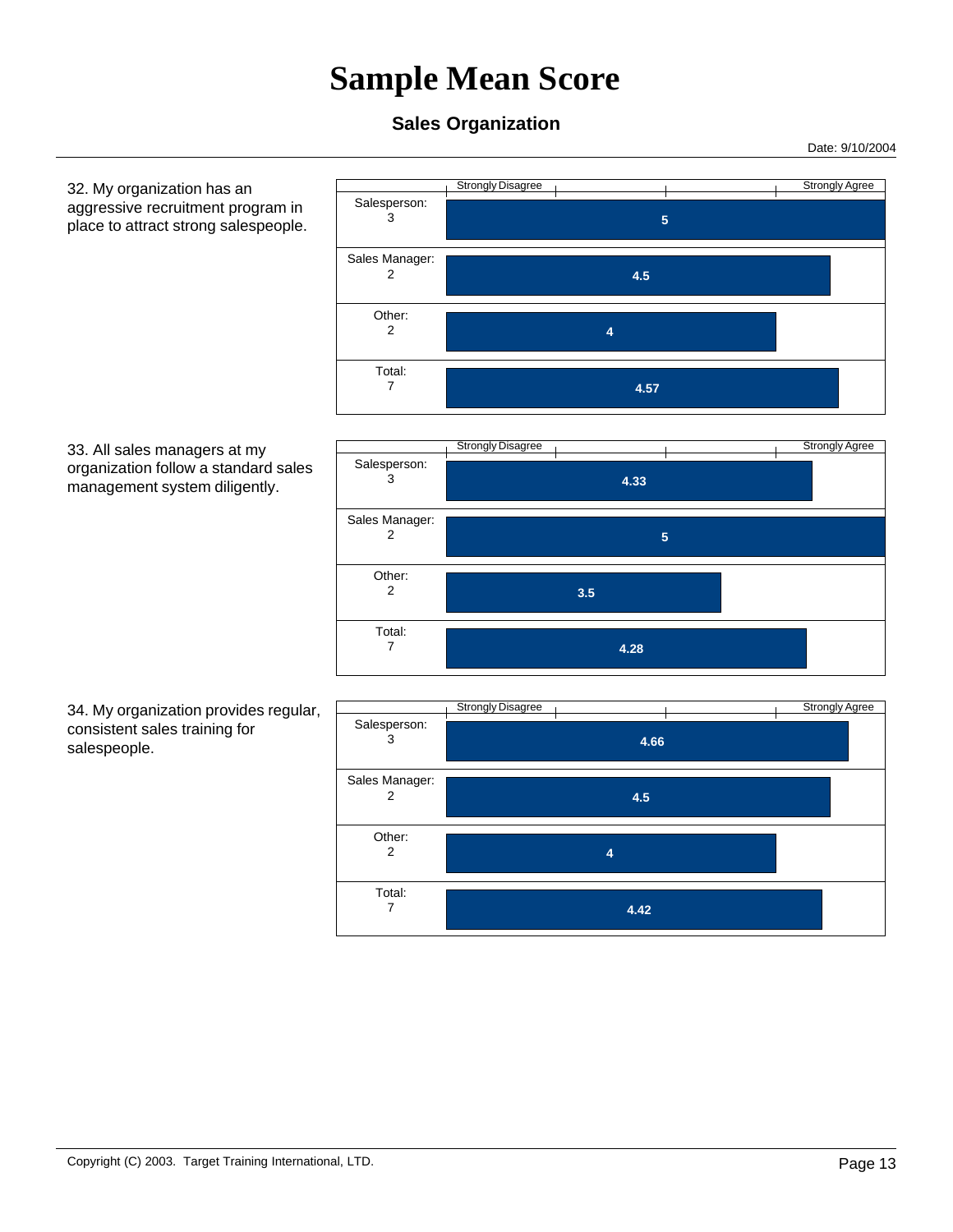### **Sales Organization**

 Salesperson: 3

 Sales Manager: 2

> Other: 2

 Total: 7

Date: 9/10/2004

 35. Sales managers spend enough time in the field coaching salespeople.





Strongly Disagree Strongly Agree

 **4.5** 

 **3.66** 

 **4** 

 **4** 

 37. My organization has a process that allows salespeople to establish their own targets.

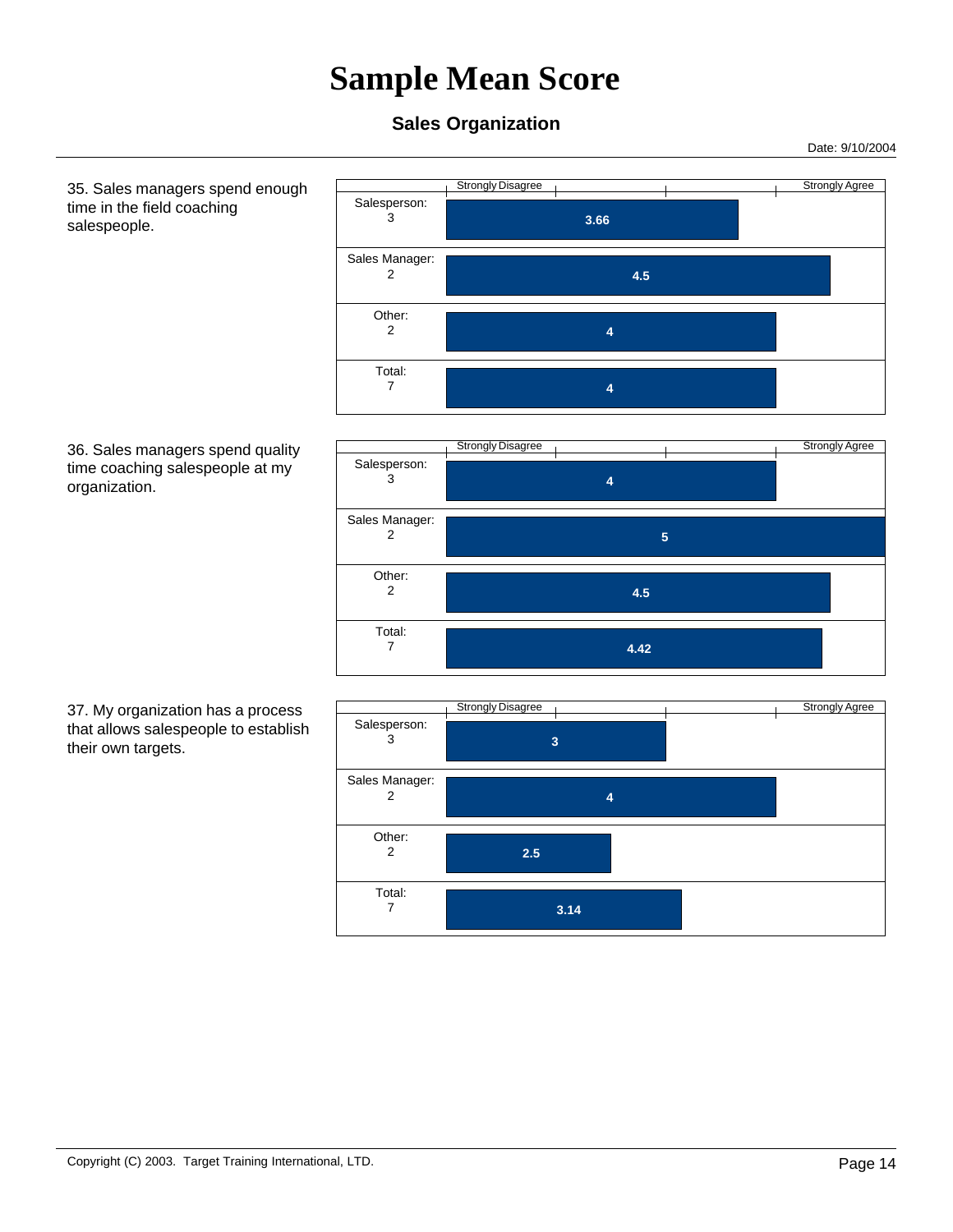Date: 9/10/2004

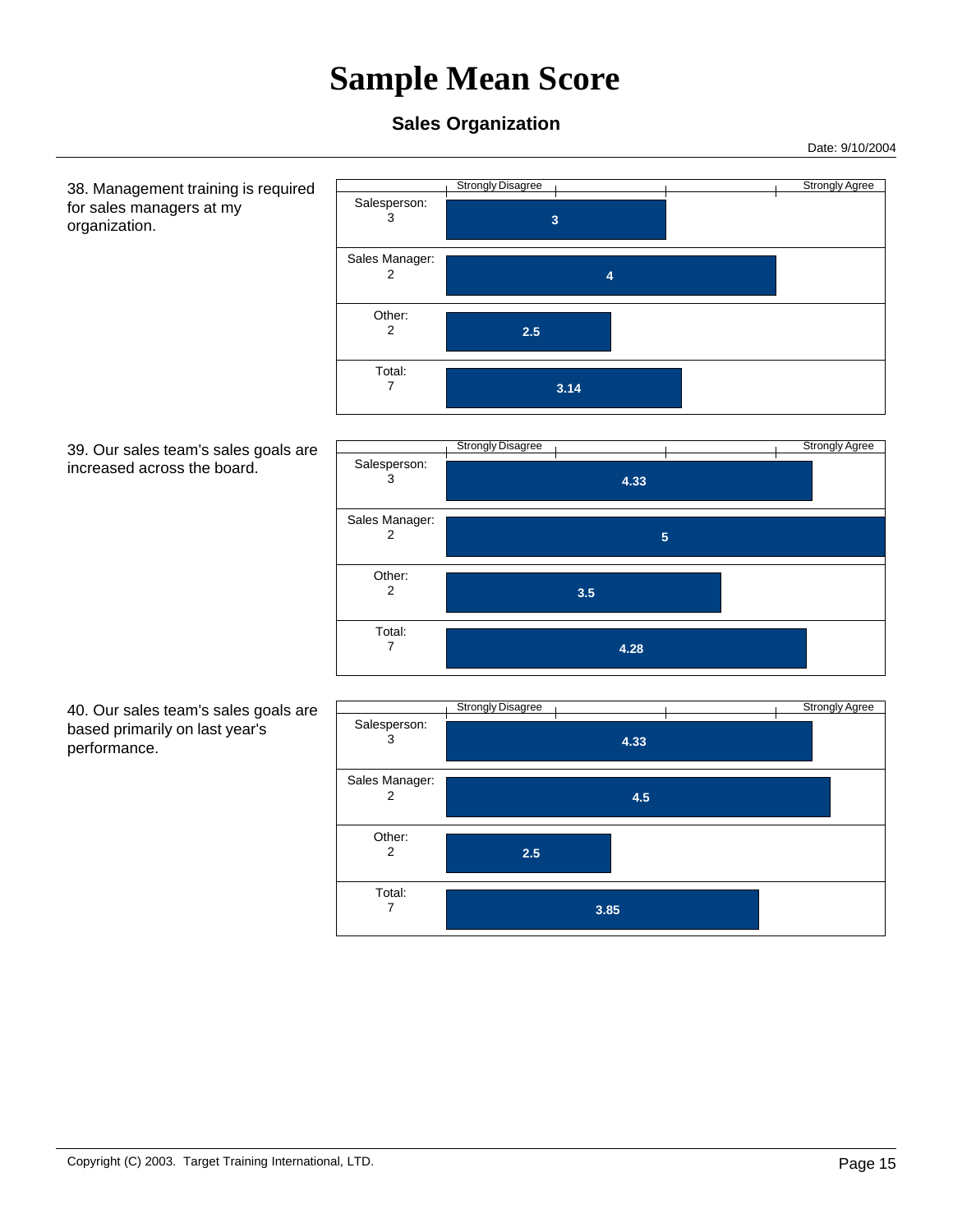Date: 9/10/2004

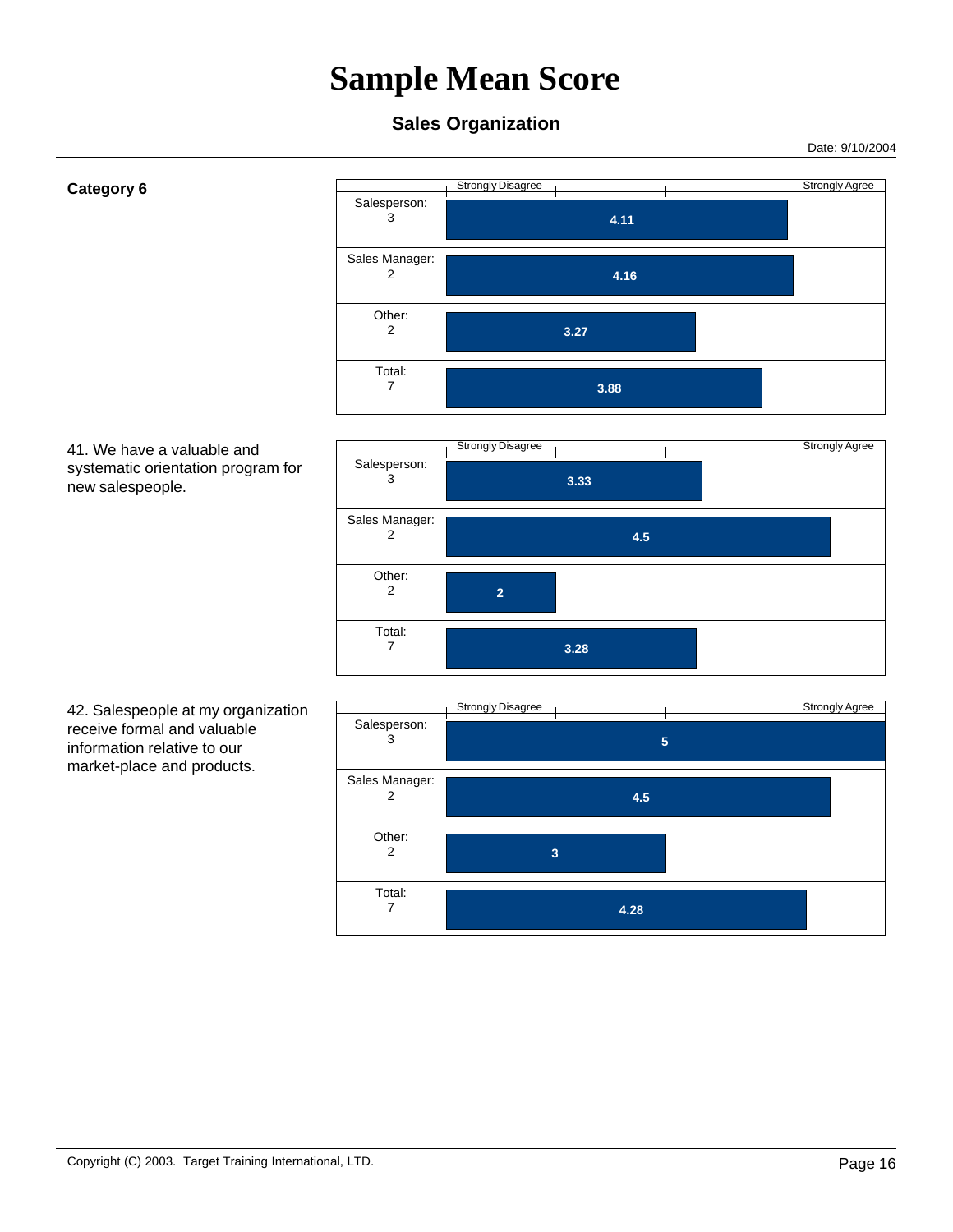### **Sales Organization**

 Salesperson: 3

 Sales Manager: 2

> Other: 2

 Total: 7

Date: 9/10/2004

 43. My organization relies on current, experienced salespeople to pass on valuable knowledge to new salespeople.





Strongly Disagree Strongly Agree

 **4.5** 

 **4.5** 

 **4.14** 

 **3.66** 

 45. My organization's sales process values the customer above all else.

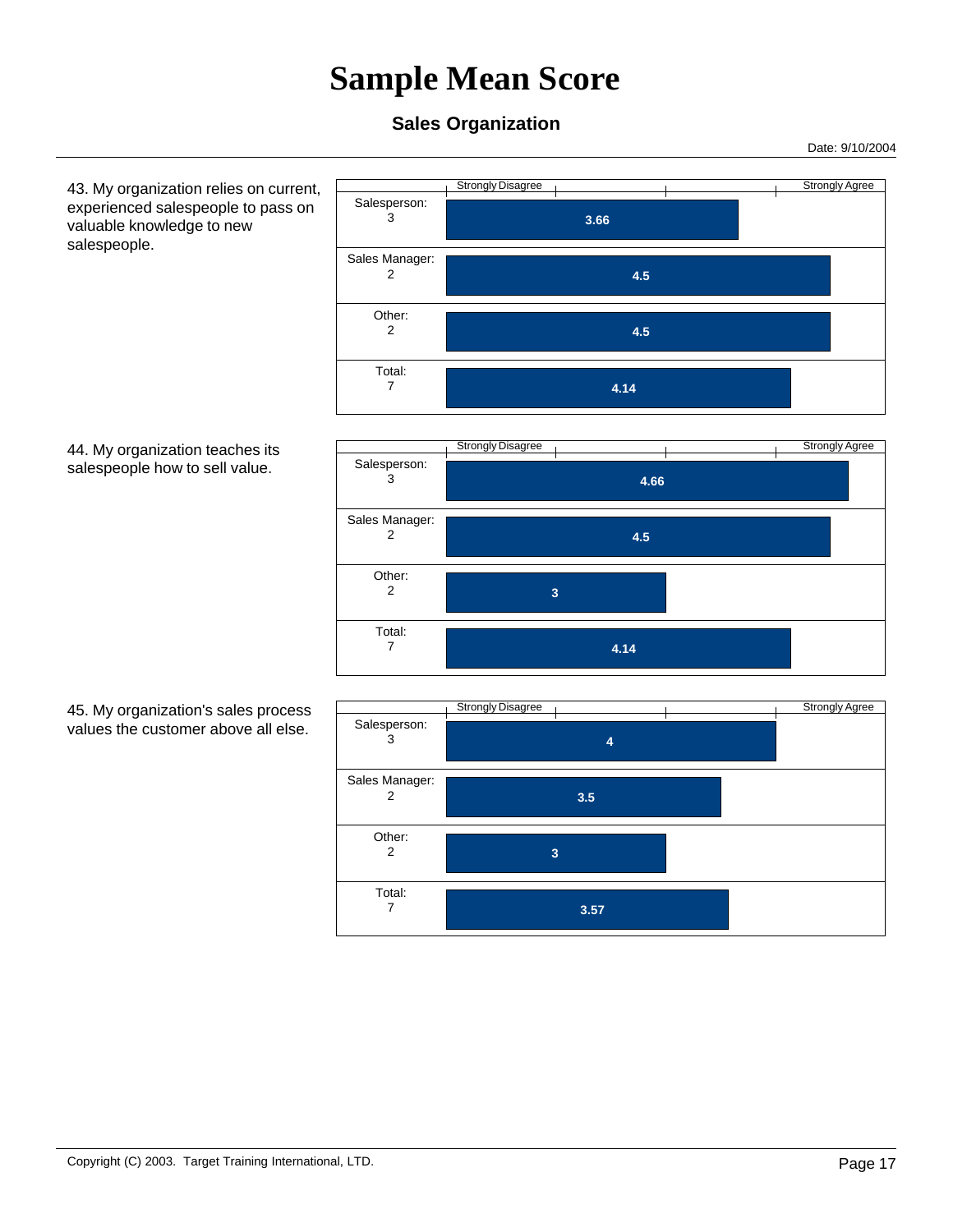### **Sales Organization**

 Salesperson: 3

 Sales Manager: 2

> Other: 2

 Total: 7

Date: 9/10/2004

 46. Salespeople at my organization know how to close sales successfully.





Strongly Disagree Strongly Agree

 **4.33** 

 **4.5** 

 **4.28** 

 **4** 

 48. My organization wants to ensure salespeople have true mastery of selling skills.

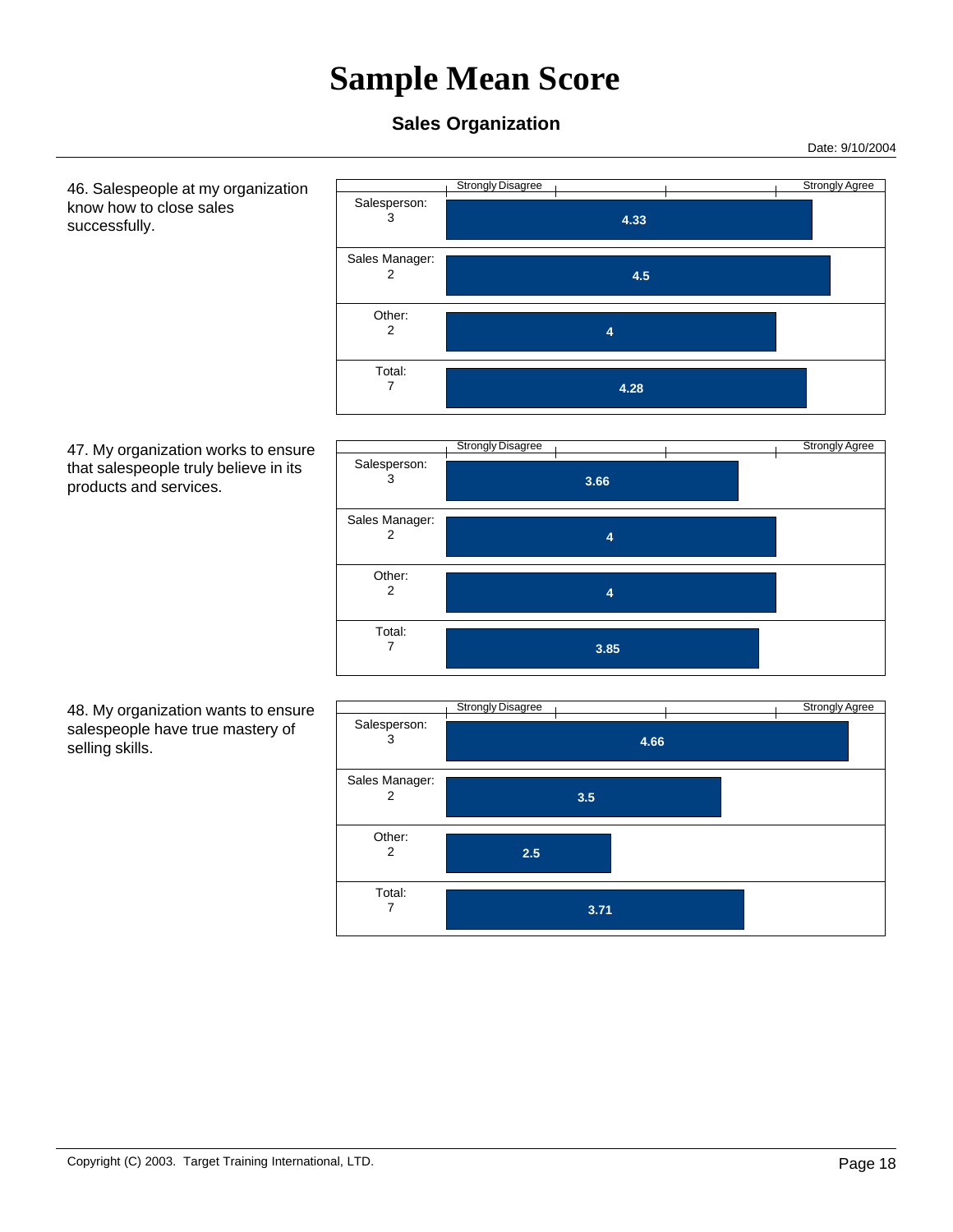Date: 9/10/2004

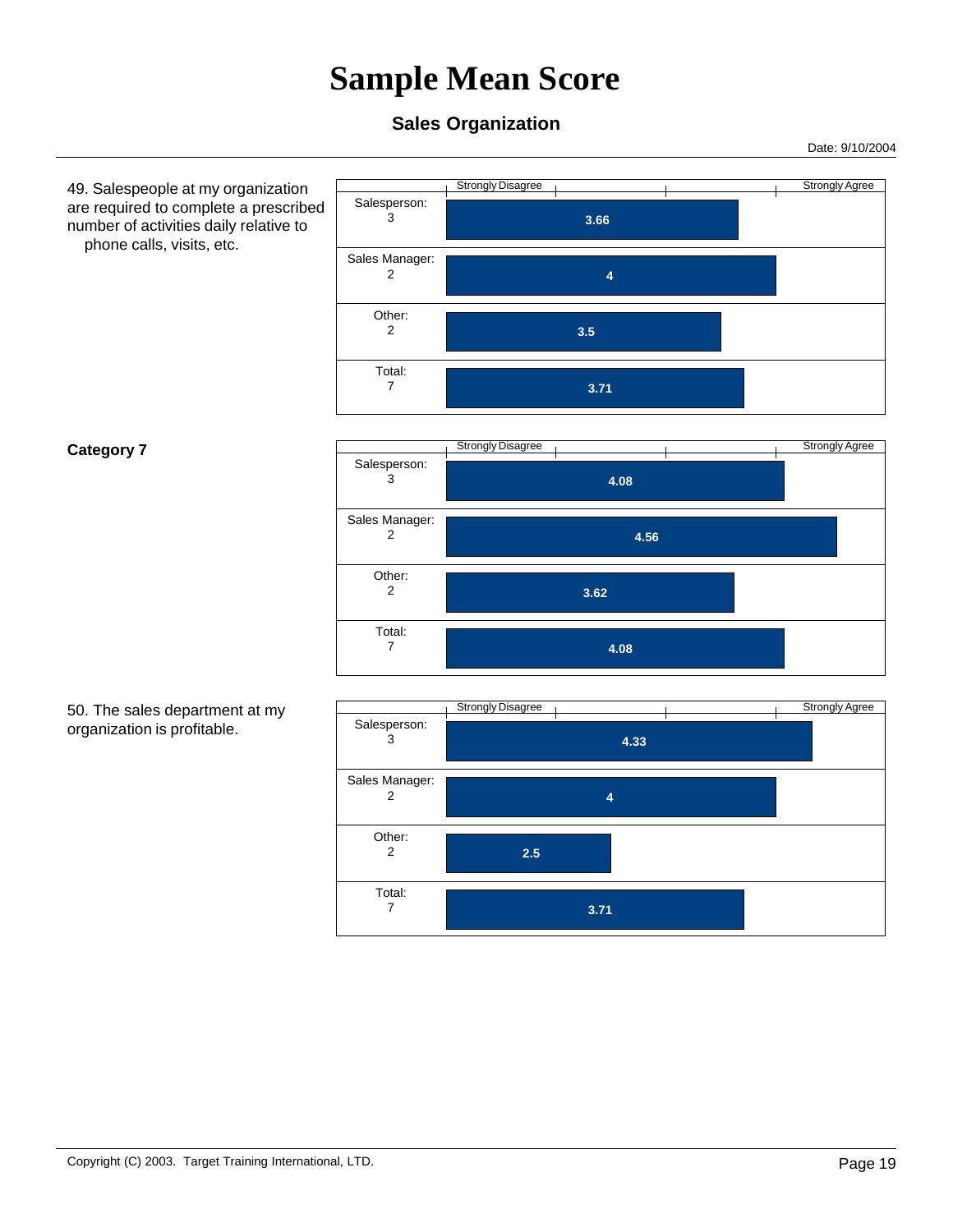### **Sales Organization**

Date: 9/10/2004

 51. People at my organization believe it could thrive just as well without the sales department. Strongly Disagree Strongly Agree  **4.33**  Salesperson: 3  **5**  Sales Manager: 2  **4.5**  Other: 2  **4.57**  Total: 7 52. The sales department is supported by key organization executives. Strongly Disagree and The Contract of the Strongly Agree  **4.33**  Salesperson: 3  **5**  Sales Manager: 2  **4**  Other: 2  **4.42**  Total: 7 53. Sales department standards are equal to those of other departments. Strongly Disagree Strongly Agree  **3**  Salesperson: 3  **4**  Sales Manager: 2  **3**  Other: 2  **3.28**  Total: 7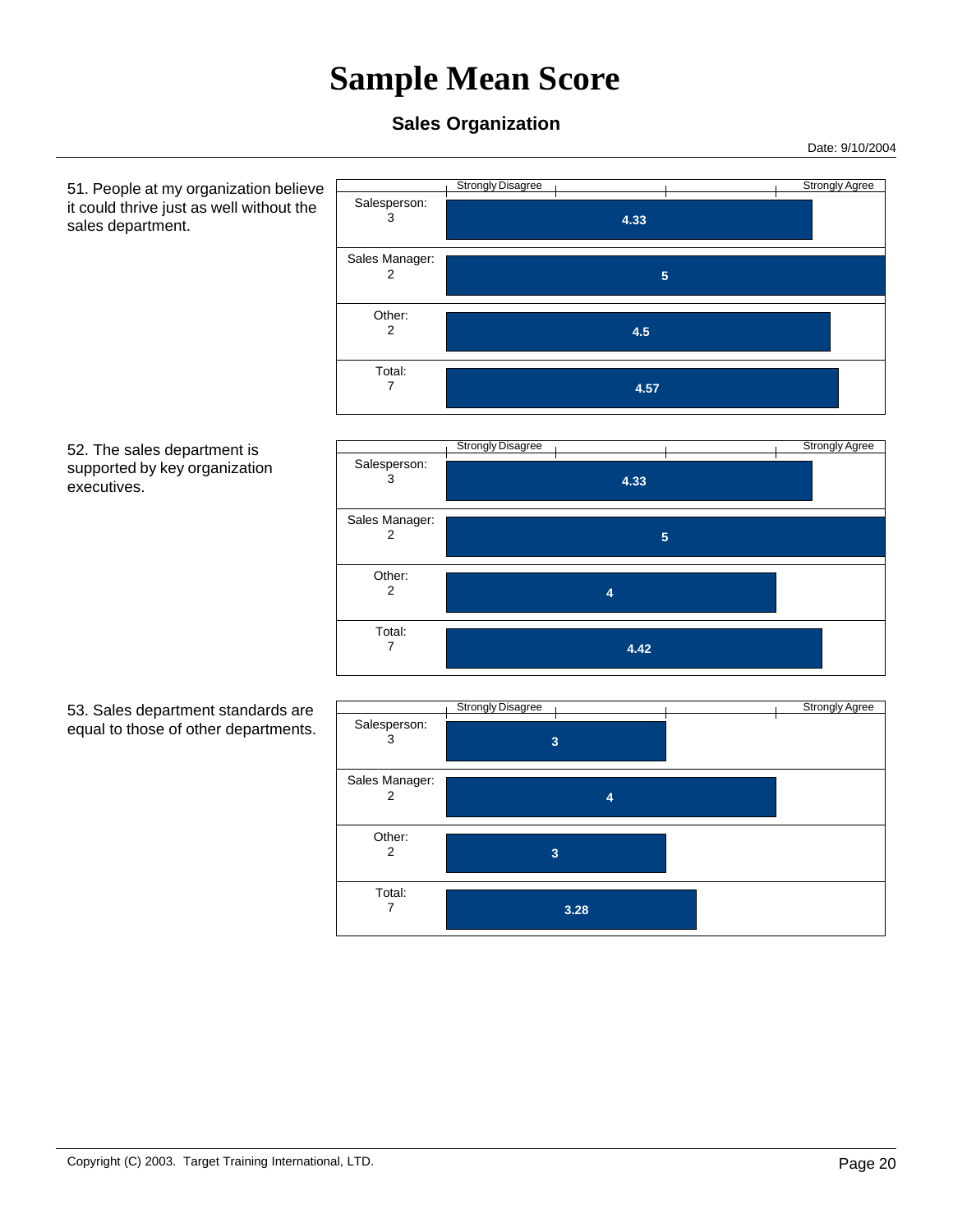### **Sales Organization**

Date: 9/10/2004

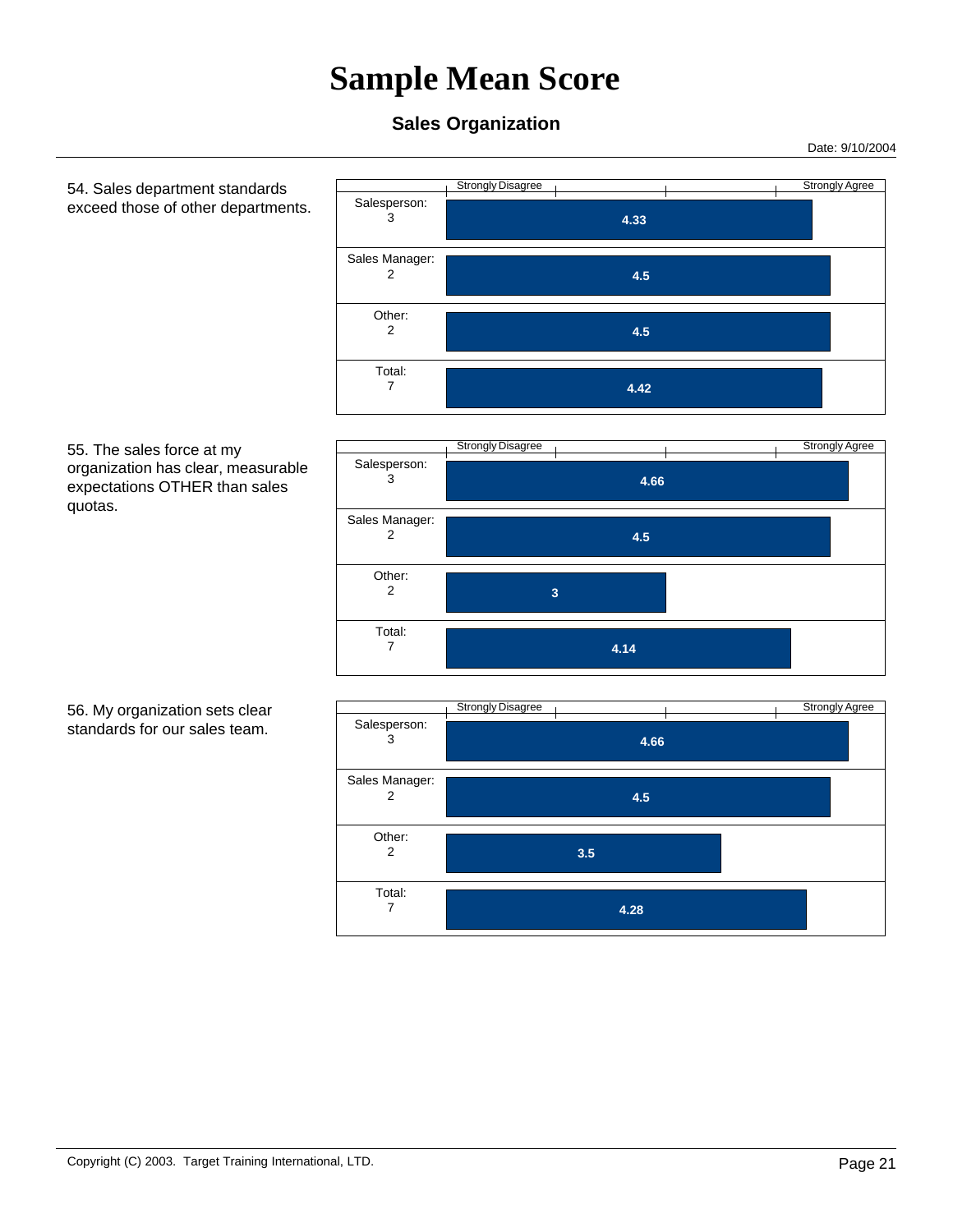Date: 9/10/2004

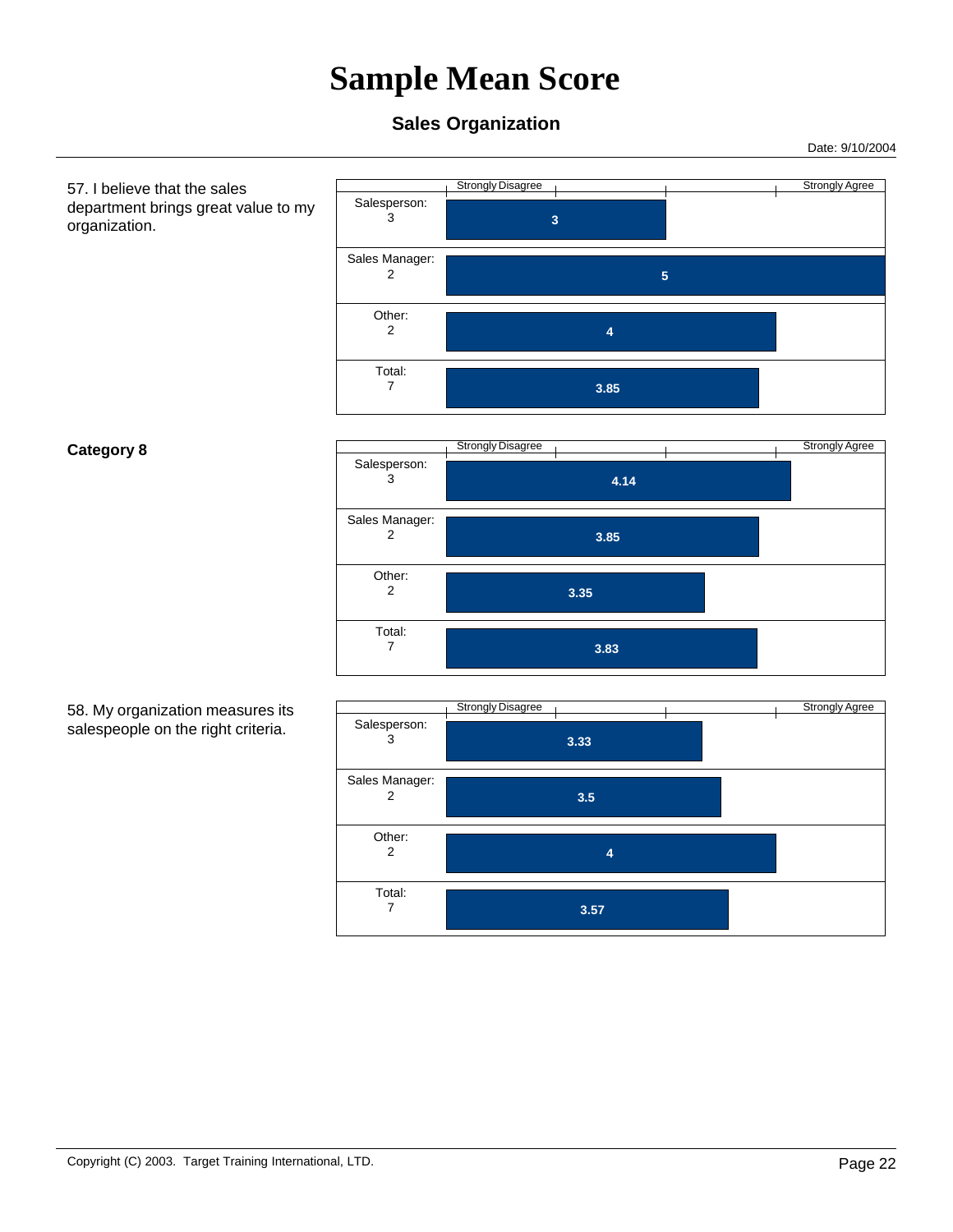### **Sales Organization**

Date: 9/10/2004

 59. Salespeople at my organization have clear levels of responsibility.



#### 60. The levels of responsibility and authority given to salespeople at my organization match.



#### 61. My organization rewards its salespeople for the right things.

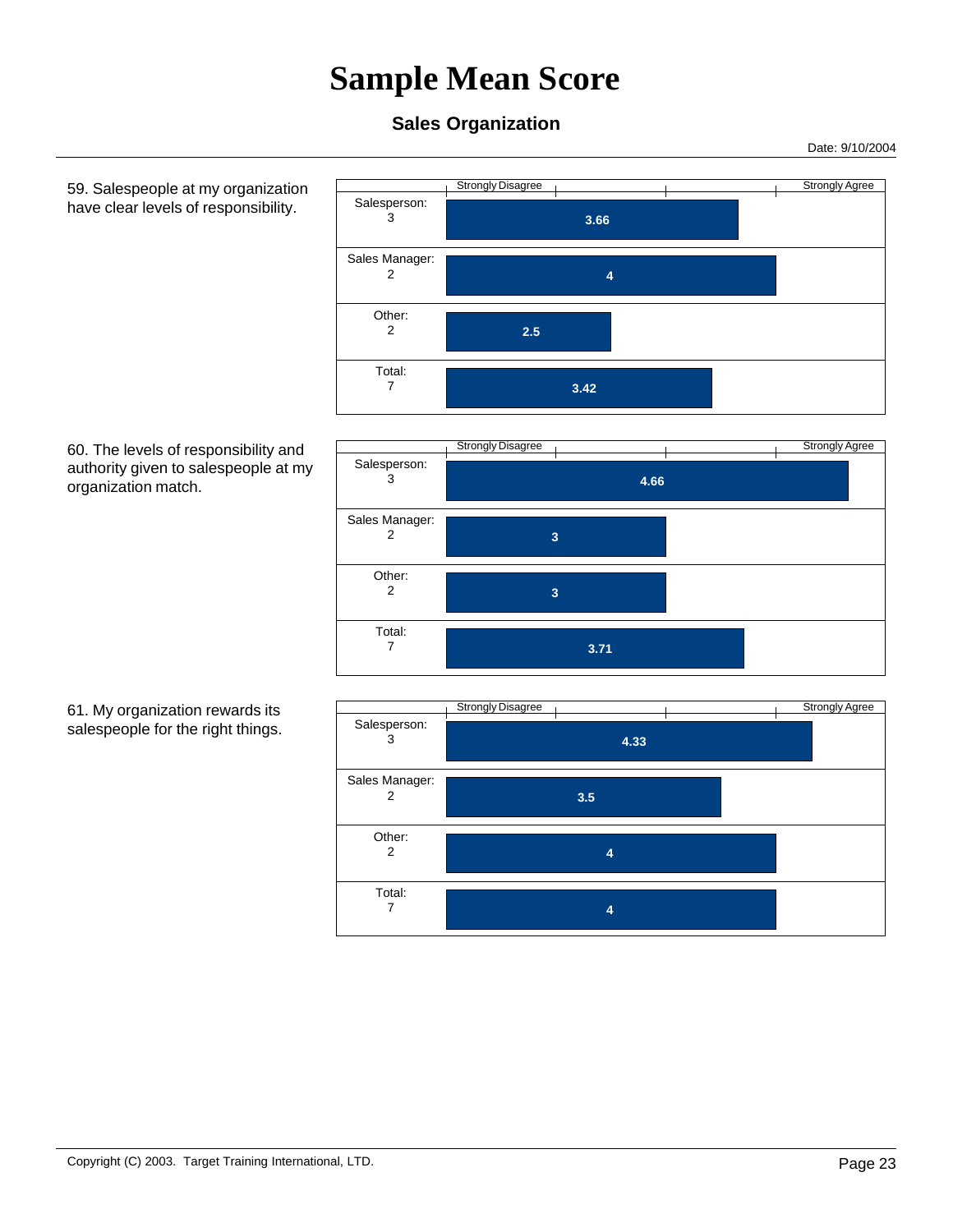Date: 9/10/2004

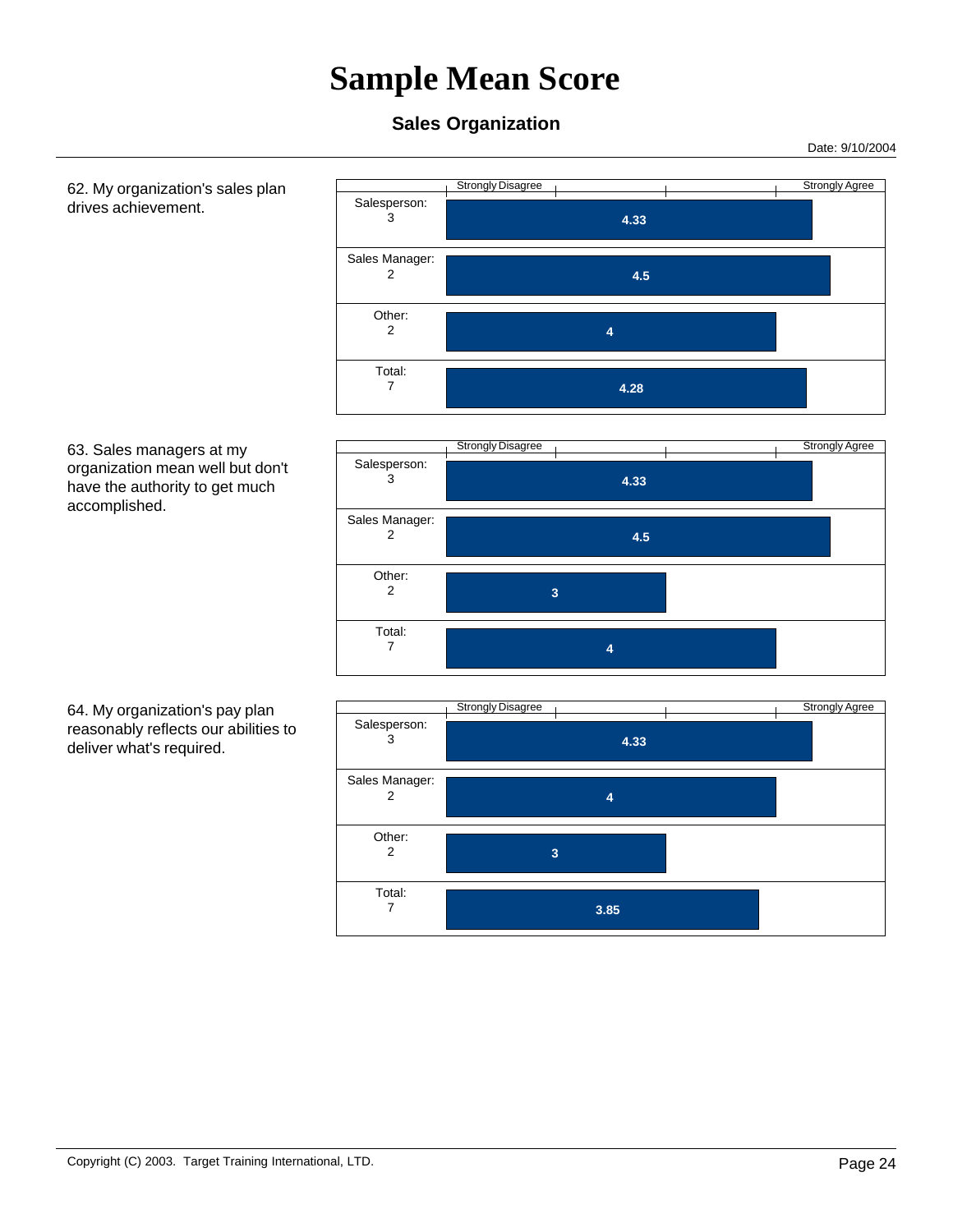Date: 9/10/2004

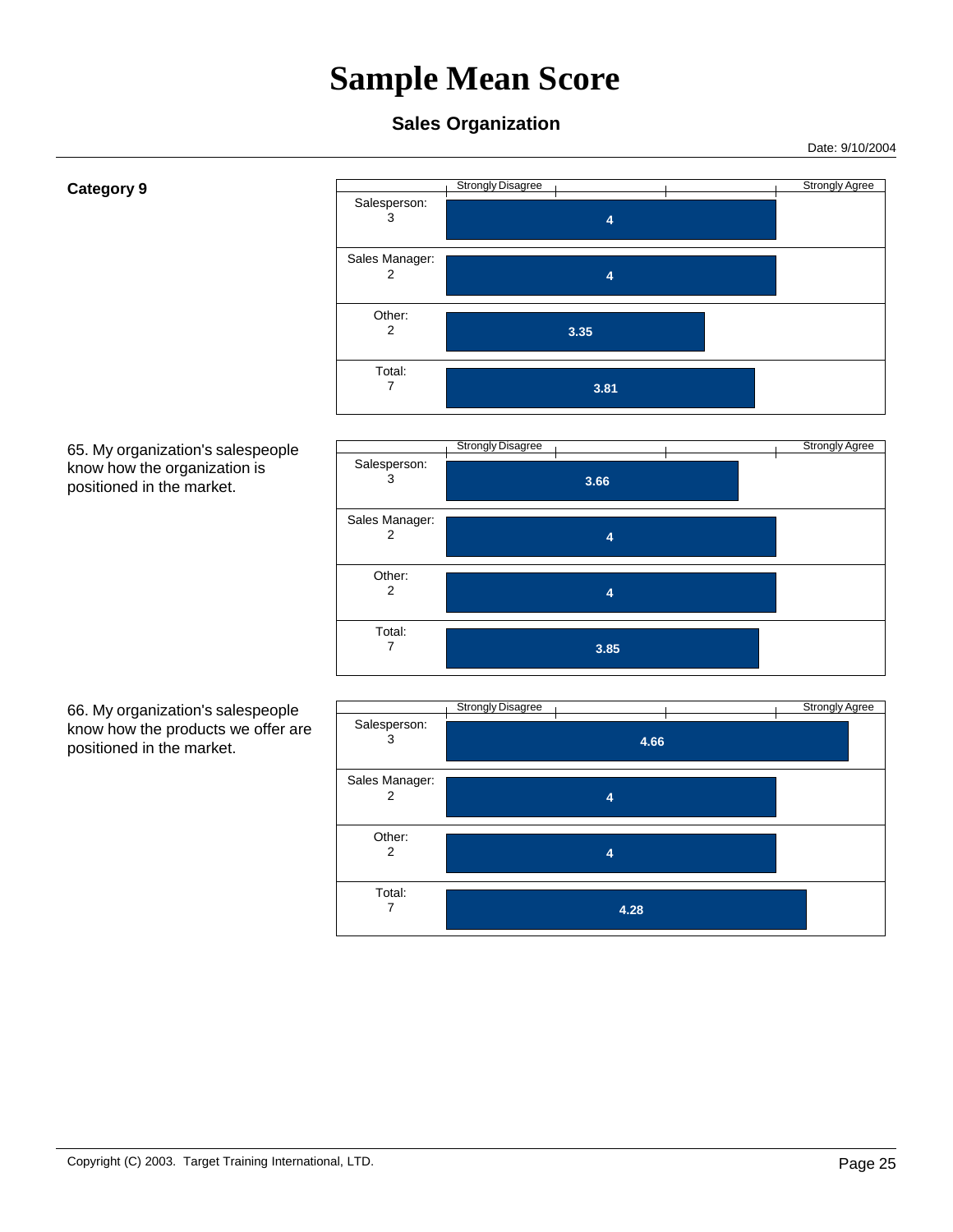### **Sales Organization**

Date: 9/10/2004

 67. My organization's salespeople know how they themselves are perceived in the marketplace.

 **4.66**  Salesperson: 3  **3**  Sales Manager: 2  **4.5**  Other: 2  **4.14**  Total: 7

Strongly Disagree Strongly Agree

 68. My organization provides basic sales training to service and technical personnel.



 69. My organization's sales tools reflect the organization's marketing message.

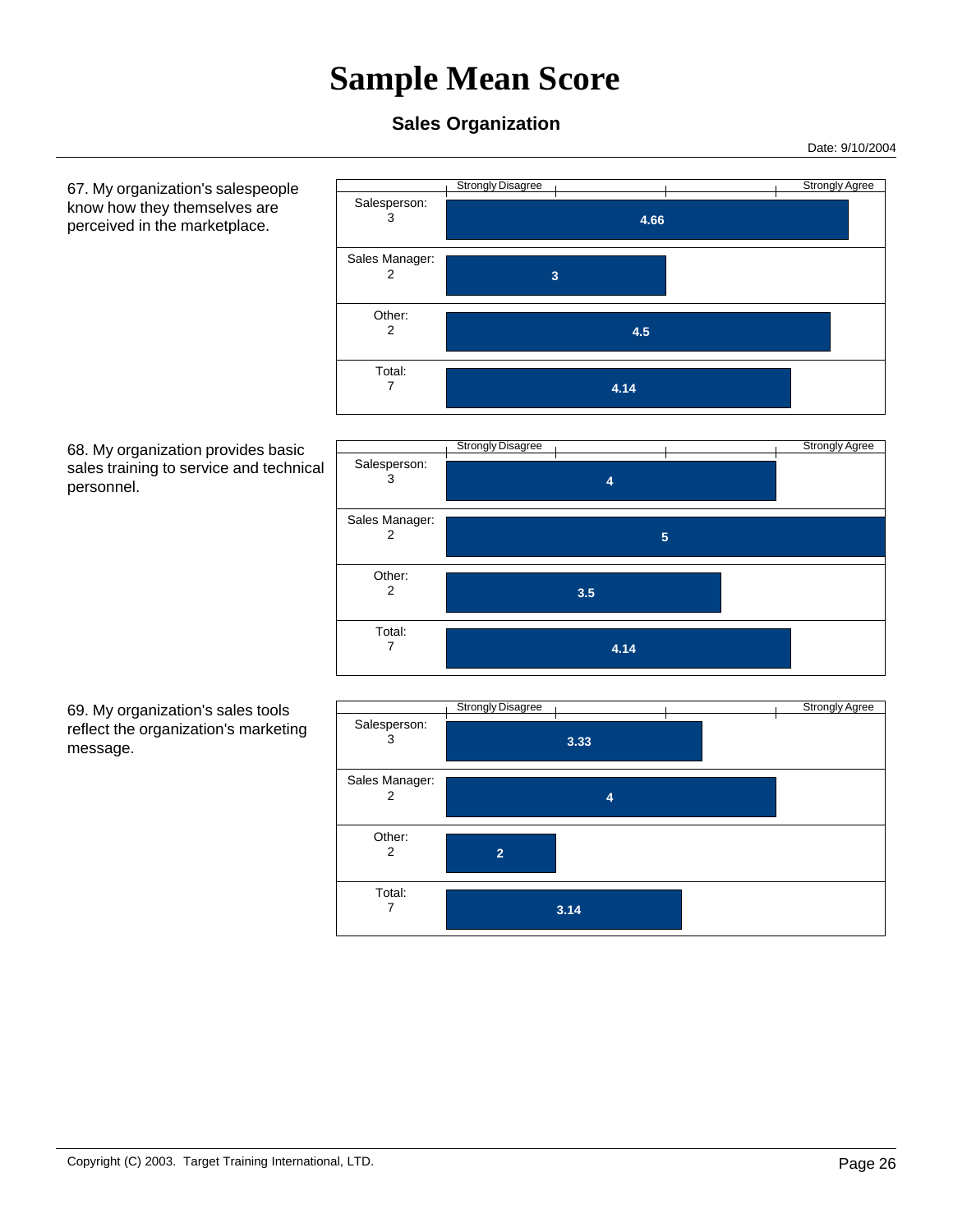#### **Sales Organization**

 Salesperson: 3

Sales Manager:

Date: 9/10/2004

 70. My organization holds our sales team accountable for exceeding customer expectations.



 **3.66** 

 71. The more sales, marketing and service departments coordinate, the more successful an organization will be.



Strongly Disagree Strongly Agree

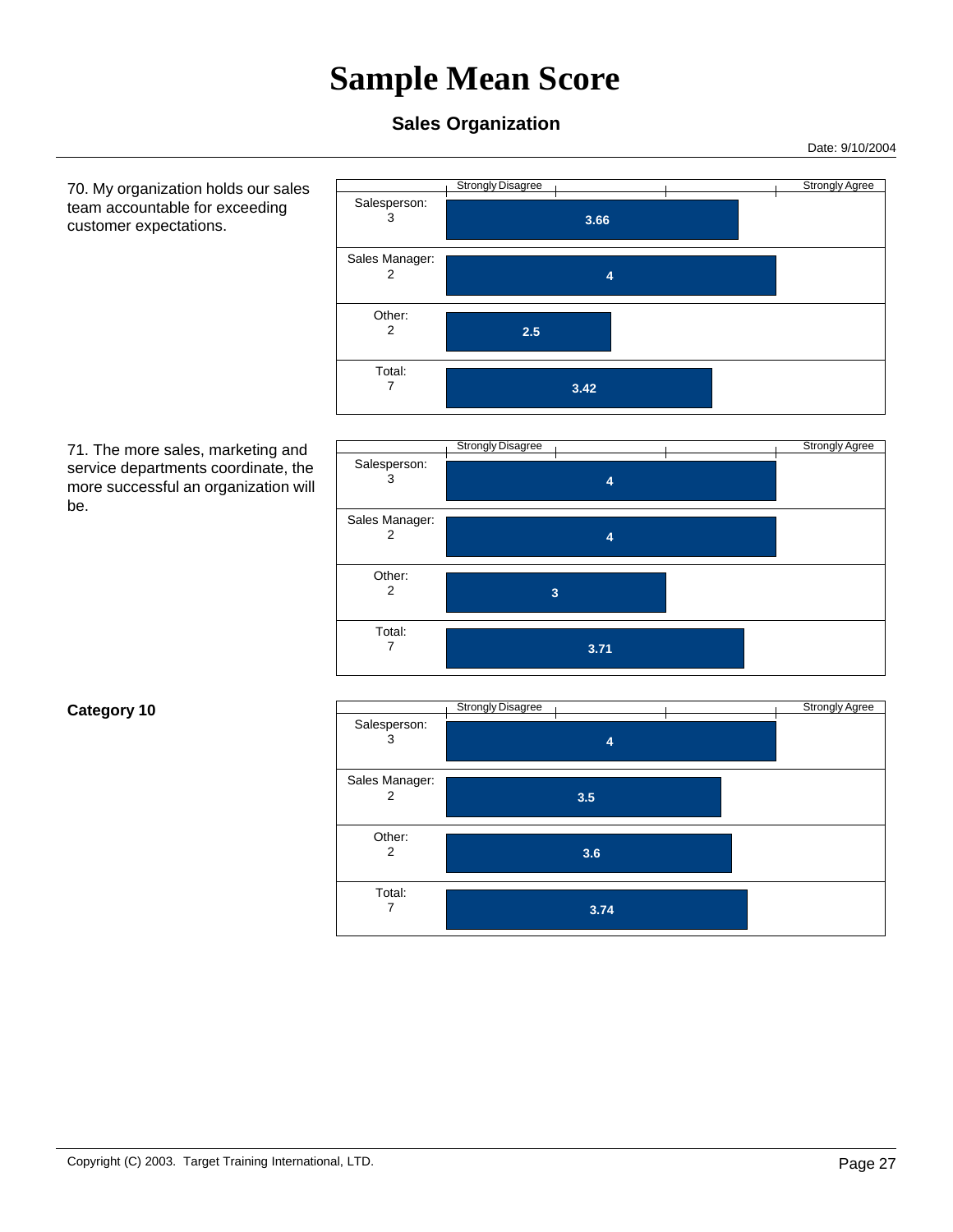#### **Sales Organization**

Date: 9/10/2004

 72. My organization field tests sales aids and sales tools before they are used in the field.



#### 73. My organization doesn't work out all the potential bugs before introducing new products.



 74. My organization solicits feedback from the field about the response to new products.